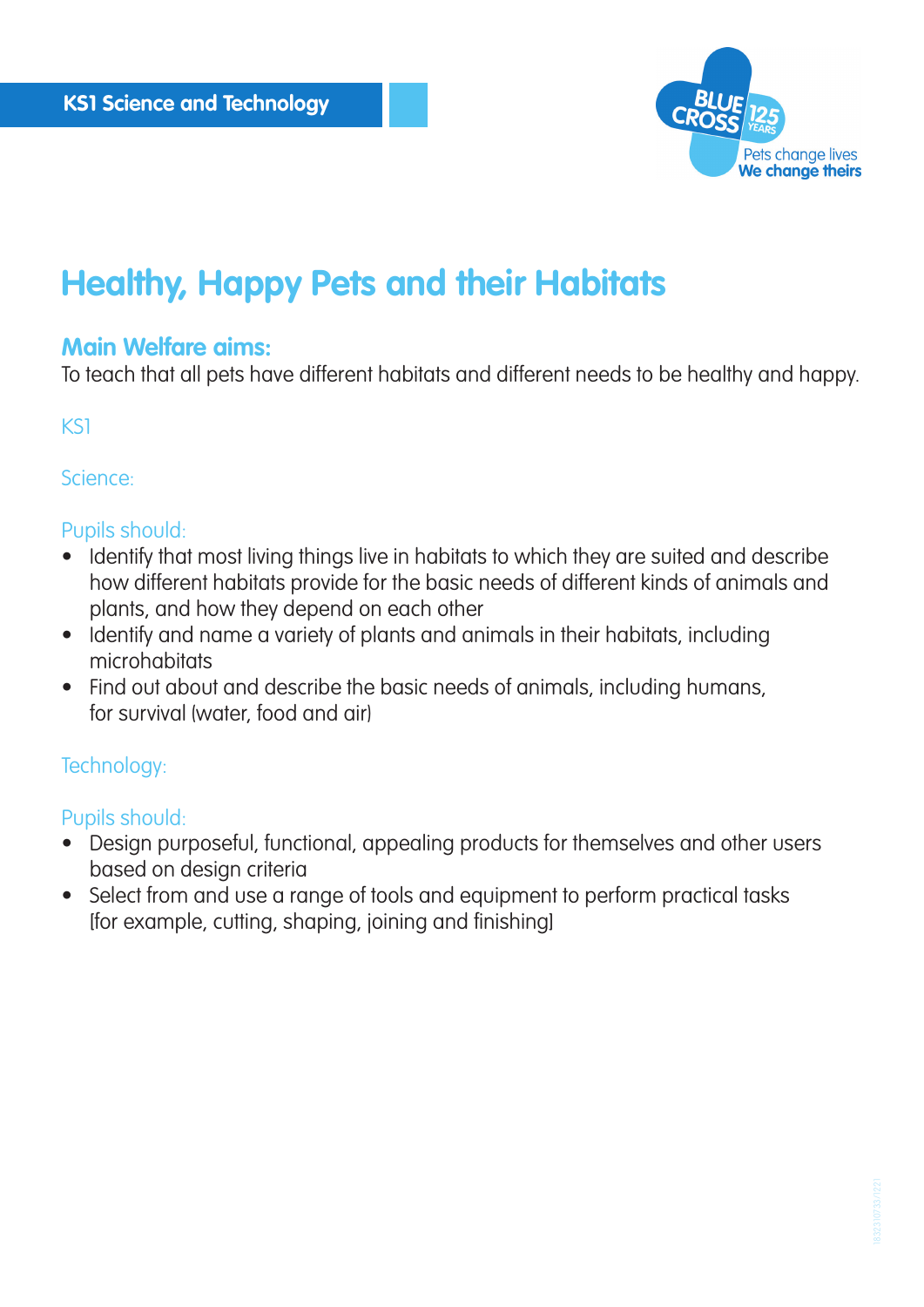

#### Resources needed:

- Scissors
- Glue
- A3 paper
- Worksheet provided

#### Starter:

Discuss with children how animals all live in different places because they all require different things. Ask the group what healthy and happy means and why this is important for our pets. Explain that we are going to be thinking about how we can keep pets healthy and happy in their homes.

Introduce the word habitat and see if they can give you examples of some (doesn't matter if they are wildlife habitats). Explain that pets need somewhere to live and that every pet will require somewhere different to live depending on their needs.

Using a dog as an example; ask the children to think about where dogs like to sleep and what other things they will need to be healthy and happy. Explain that all pets need 5 main things to keep them healthy and happy and where they live is a part of this. N.B Draw upon the 5 welfare needs here but do not explain them explicitly.

The 5 welfare needs are:

- Need for a suitable environment
- Need for a suitable diet
- Need to exhibit normal behaviour patterns
- Need to be housed with, or apart, from other animals
- Need to be protected from pain, suffering, injury and disease

Watch the Chris Packham 5 welfare needs video that can be found on the Blue Cross YouTube channel > https://www.youtube.com/watch?v=vaTEmeHXJxI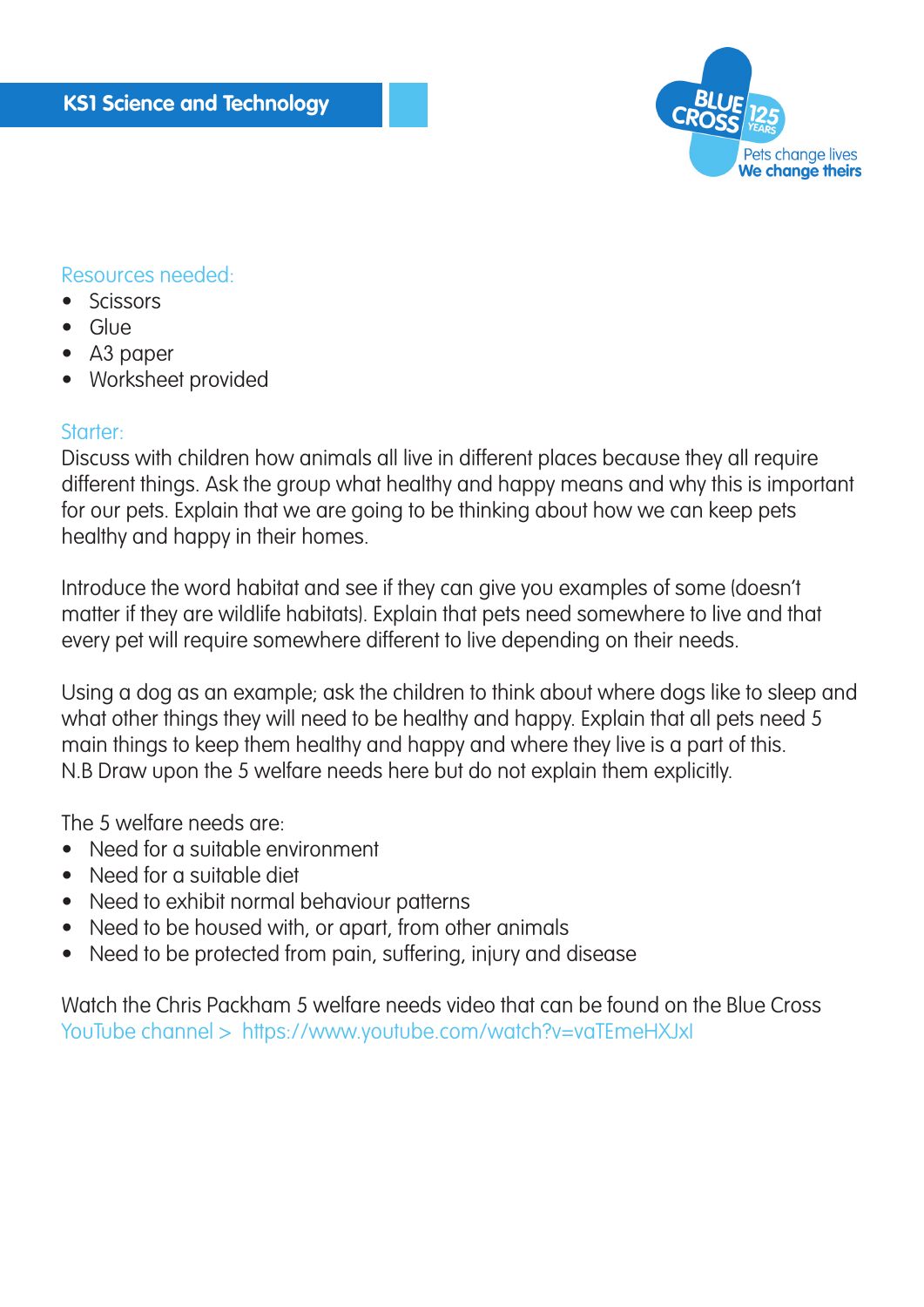

#### Main:

- Using worksheet 1: Ask the children in pairs or in groups to cut out their habitat for their pet onto A3 paper (there is a choice of a hamster or rabbit). They could alternatively draw their own habitat from scratch and use the worksheet as a guide.
- They then need to cut out or draw the correct pet and put them in their habitat.
- The children will then need to cut out or draw the items that a pet will need to make sure they are healthy and happy in their habitat and stick them in their habitat. They can colour in the items and draw anything else they can think of that the pet might need as well (for example straw or hay).

### Extension activity

#### Plenary:

In their groups, children will show the class the habitat they have made for their pet and explain why they have designed it this way.

Show them pictures of a hamster and rabbit cage and ask them to discuss if they are similar to the ones they designed. Talk about how the habitats are different and explain further that a dog and a cat would need different places to sleep and live (such as different beds and different toys) because they like different things.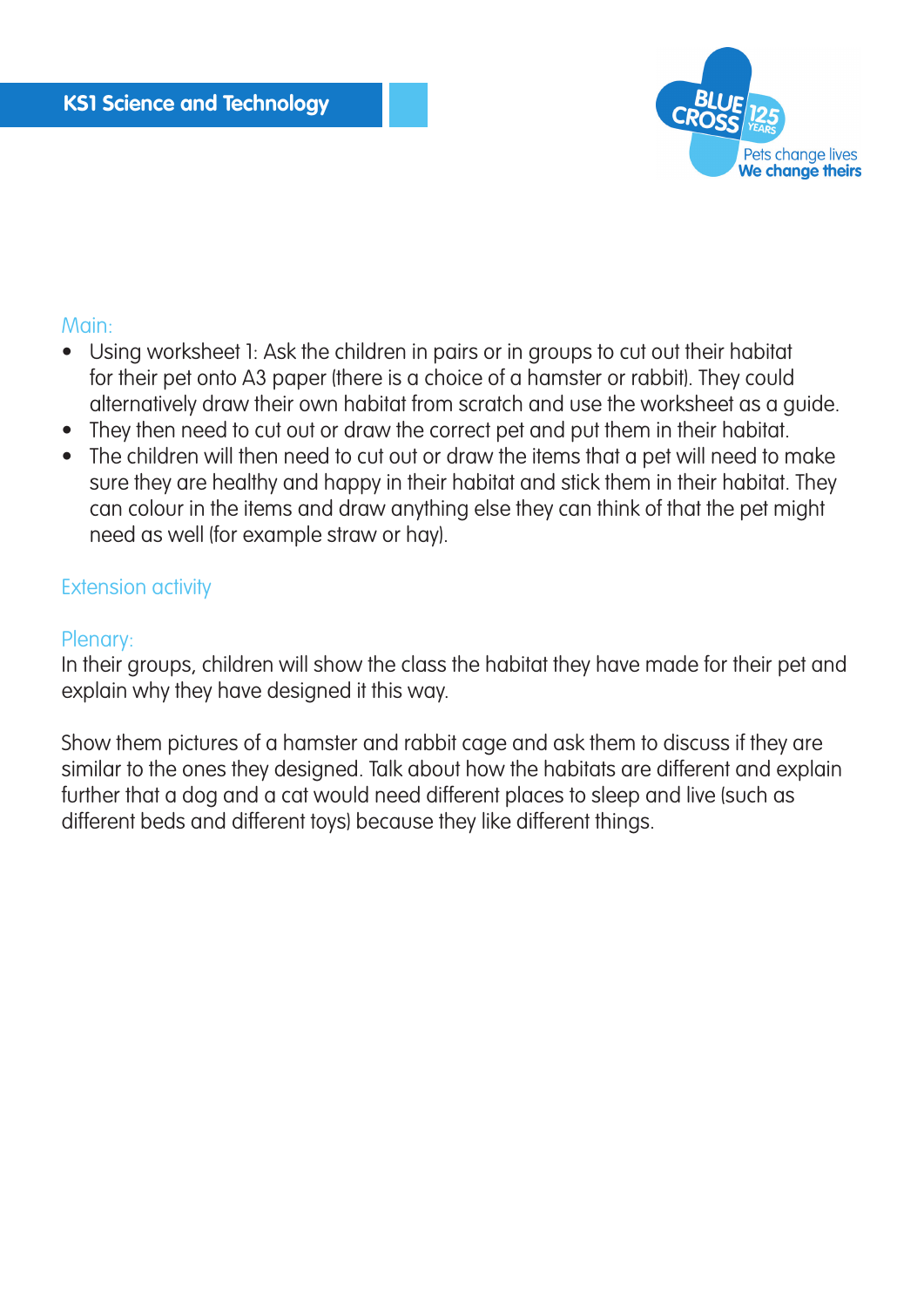

## **Worksheet**

Healthy, Happy Pets and their Habitats.



All animals need different things to make sure they have healthy and happy lives.

You are going to design a perfect habitat for a hamster to live in. Hamsters are pets that need to live in secure, clean and spacious cages. Cut out the hamster cage template or draw a perfect cage for your hamster. Now cut out the images or draw all of the things your hamster will need to be healthy and happy.

Before you start cutting and drawing think about what you need to include. Think about the hamster's:

- Food bowls and water bottles
- Where they like to sleep
- What they like to sleep on
- What they like to do and how we stop them from getting bored (toys, exercise)
- How much space they need
- How we can keep them safe.

Our pets need food and water to live happily and healthily. Each type of pet will need the right type of food for them and the right amount. It is up to us as their owners to make sure we provide them with the food and water they need.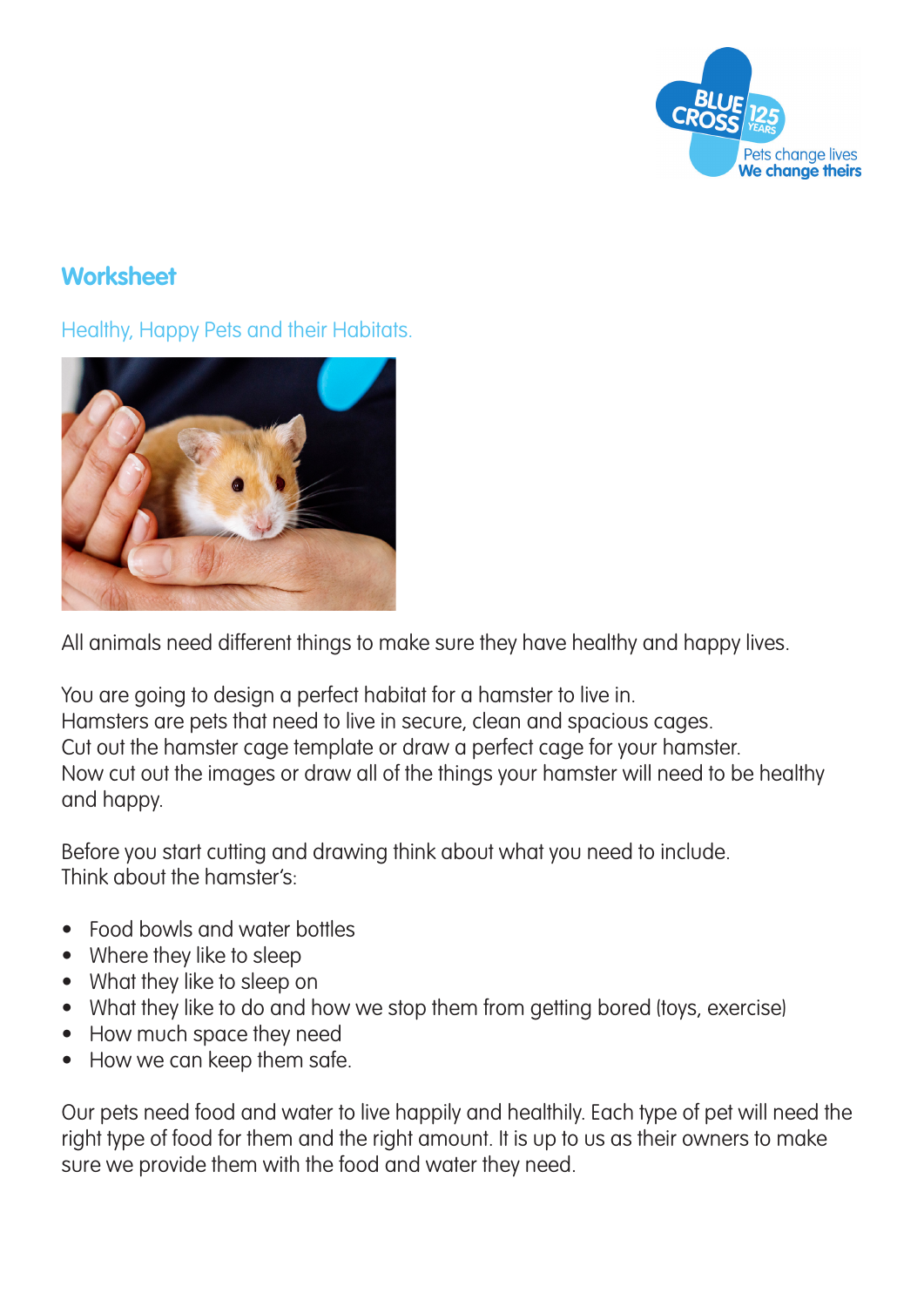

# Hamster habitat templates

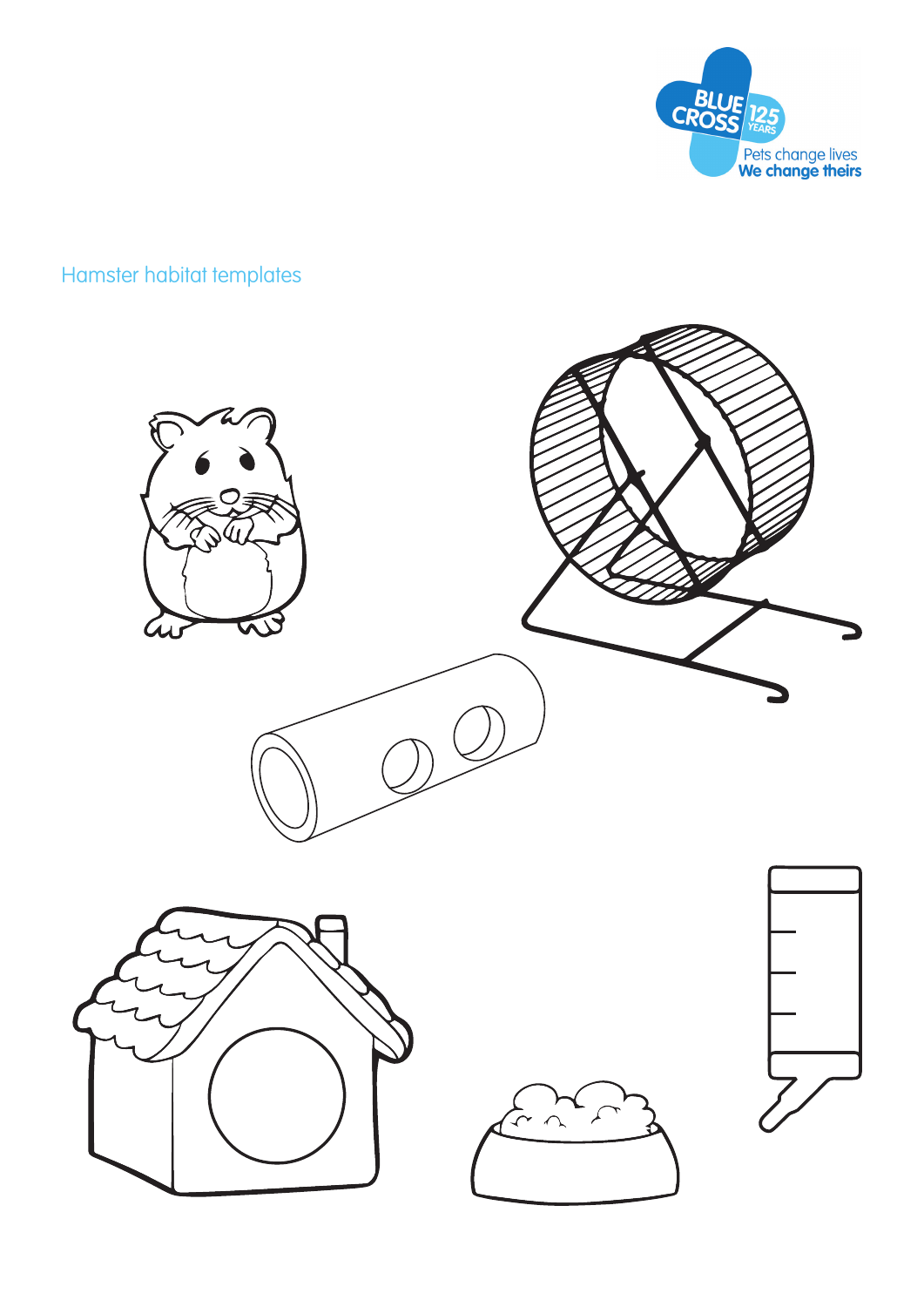

## Hamster cage

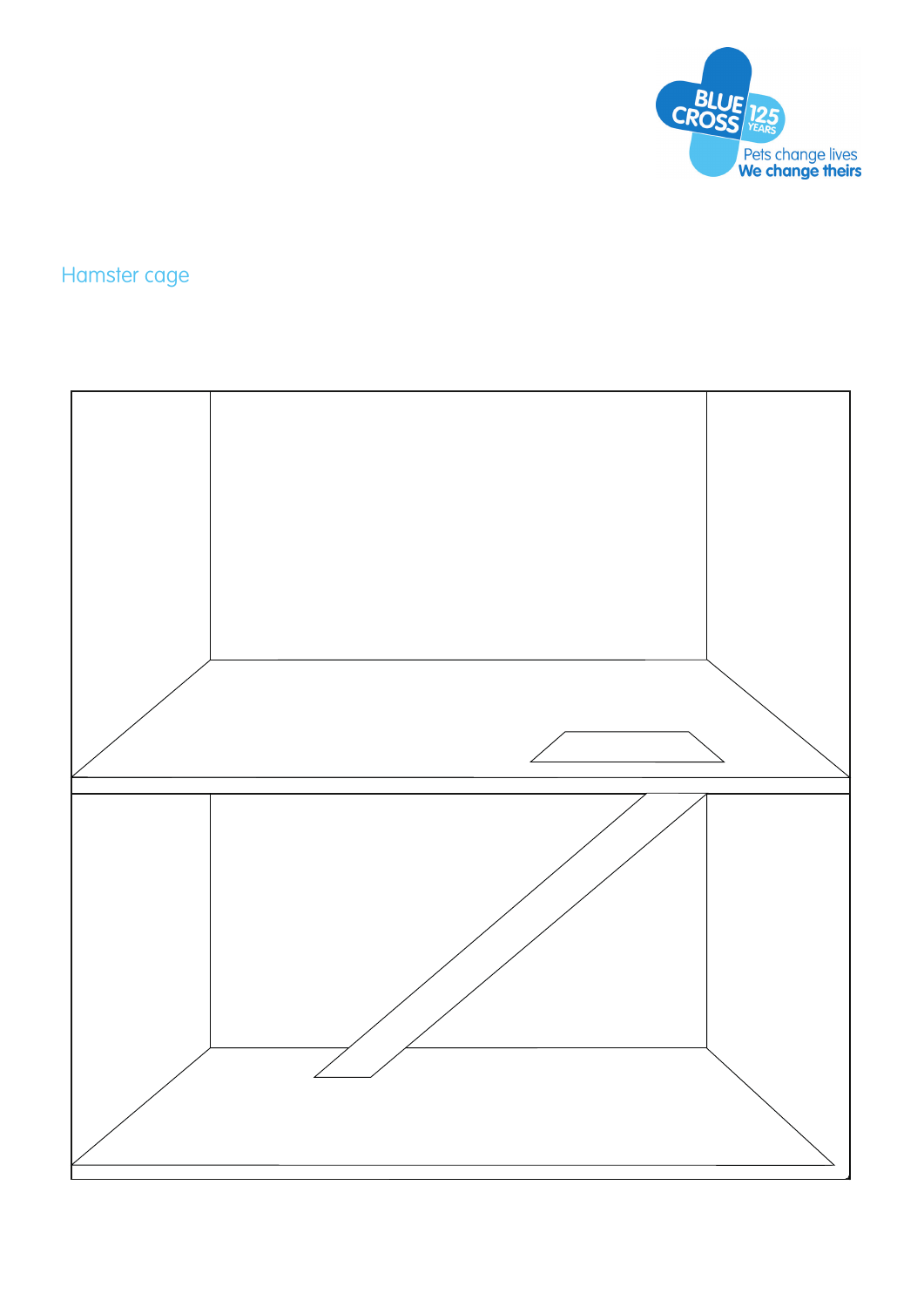

## **Healthy, Happy Pets and their Habitats.**

Healthy, Happy Pets and their Habitats.



All animals need different things to make sure they have healthy and happy lives.

You are going to design a perfect habitat for a rabbit to live in.

Rabbits are pets that need to live in secure and clean hutches with lots of space to move around. They also like to have a friend so make sure there you have two rabbits in your hutch.

- 1. Cut out the rabbit hutch template or draw a perfect hutch for your rabbit.
- 2. Now draw all of the things your rabbit will need to be healthy and happy.

Before you start cutting and drawing think about what you need to include.

Think about the rabbits':

- Food bowls and big water bottles
- Where they like to sleep
- What they like to do and how we stop them from getting bored (toys, exercise)
- How much space they need
- How we can keep them safe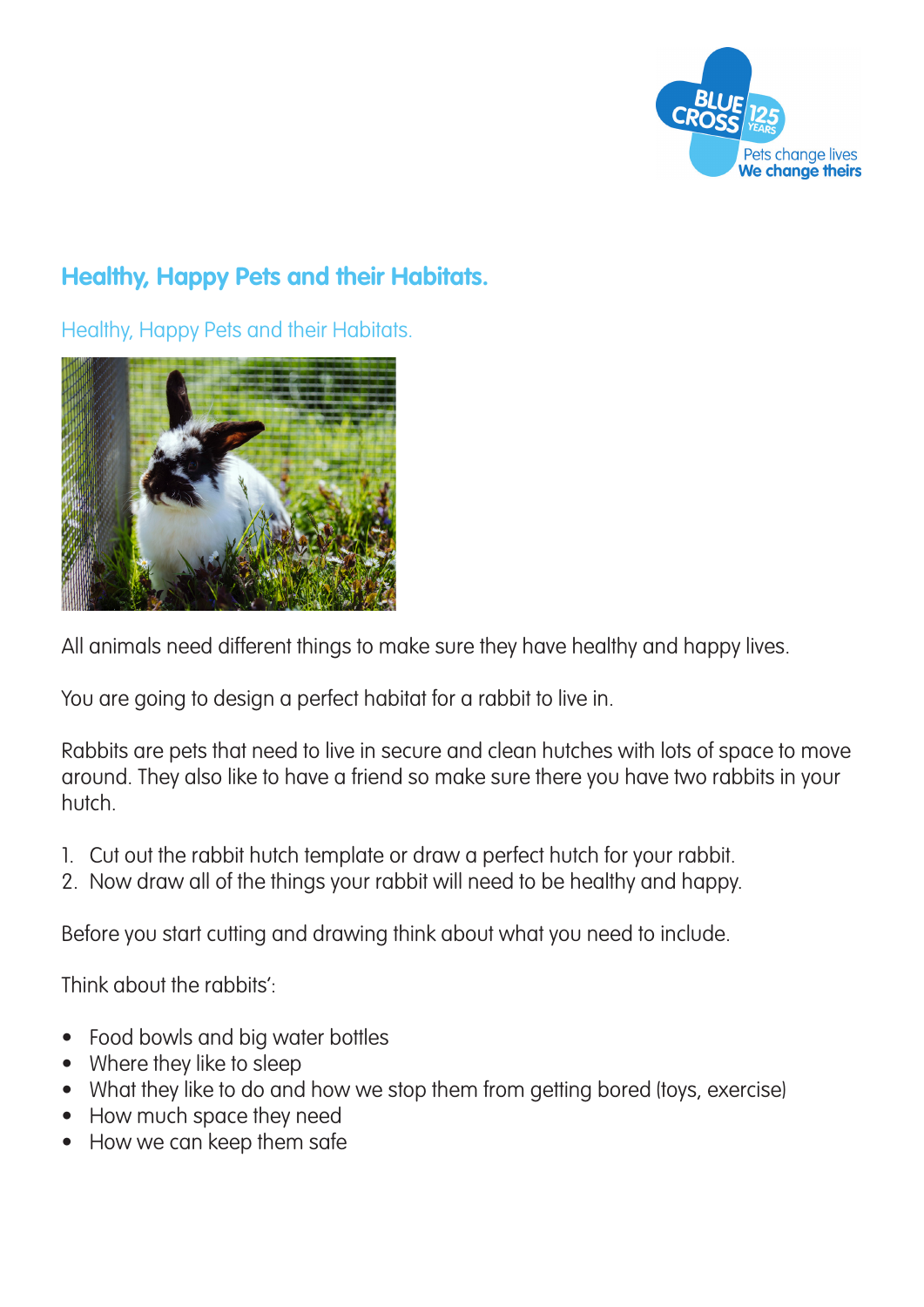

# Rabbit habitat templates